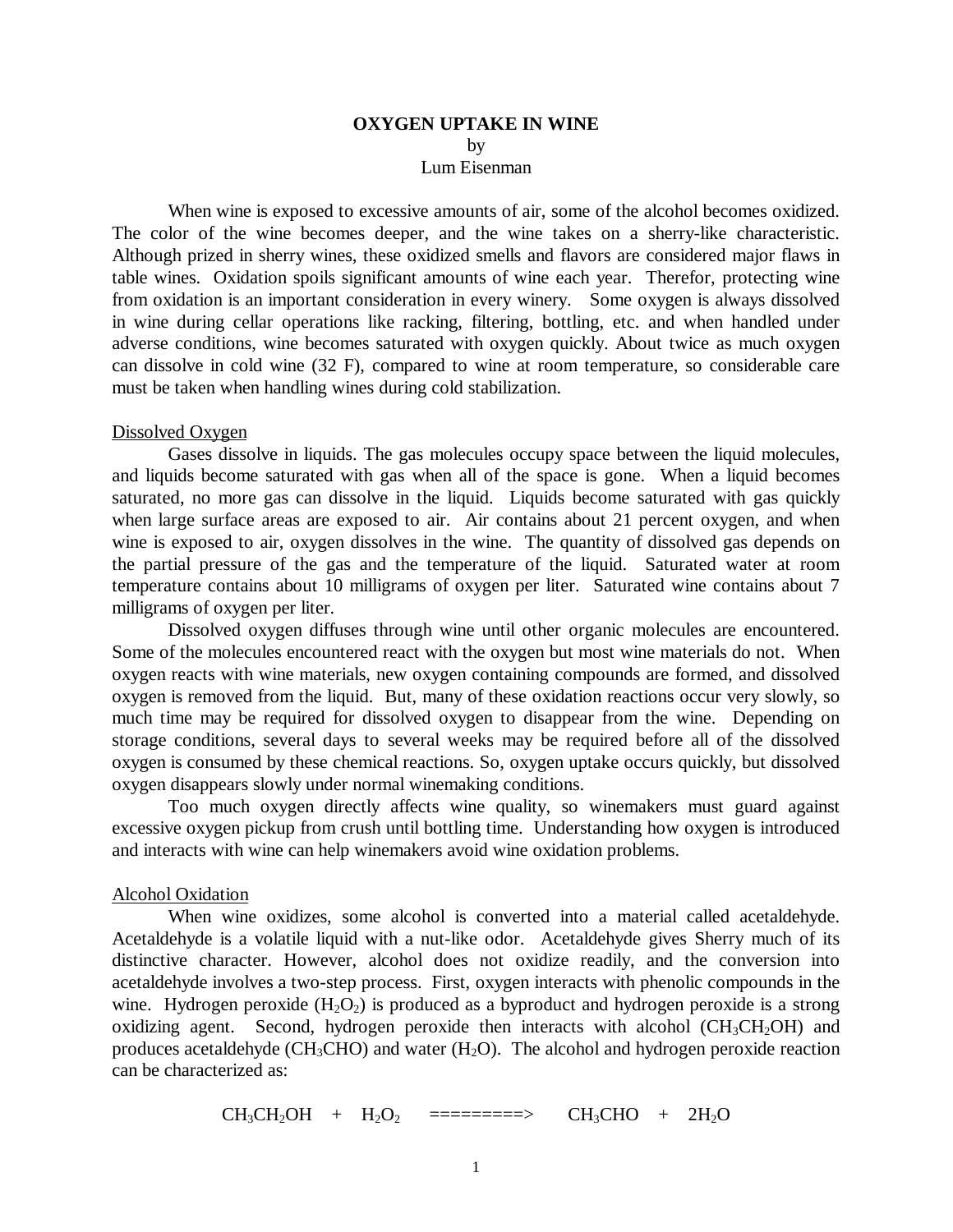The production of hydrogen peroxide in the first step is of interest to winemakers because sulfur dioxide and hydrogen peroxide react readily and form sulfuric acid  $(H_2SO_4)$ . Of course in an aqueous solution, sulfuric acid occurs as sulfate ions  $(SO<sub>4</sub><sup>2</sup>)$ .

Wine contains about 100 grams of alcohol per liter and only about 0.1 grams of sulfur dioxide per liter. However, hydrogen peroxide and sulfur dioxide have an affinity for each other, and much of the hydrogen peroxide produced in the first wine oxidation step reacts with sulfur dioxide rather than alcohol. By that means, small quantities of sulfur dioxide in wine convert much of the oxygen into sulfate ions before the oxygen can react with alcohol and produce acetaldehyde.

### Sulfur Dioxide-Oxygen Reactions

Oxygen is introduced when wine is racked, filtered, bottled, etc. In fact, some oxidation occurs anytime wine is handled, and one of the most important reasons for adding sulfur dioxide is to scavenge oxygen. Some of the added sulfur dioxide reacts with water  $(H_2 O)$  and forms bisulfite (HSO<sub>3</sub><sup>1-</sup>) and sulfite (SO<sub>3</sub><sup>2-</sup>). A small part remains as molecular sulfur dioxide (SO<sub>2</sub>) in the wine.

 $SO_2 + H_2O$  <========>  $H^{1+} + HSO_3^{-1-}$  <========>  $2H^{1+} + SO_3^{-2-}$ 

The sulfite then reacts with oxygen and produces sulfate.

$$
2SO_3^2 + O_2 = = = = = = \implies 2SO_4^2
$$

These equations show how two sulfur dioxide molecules react with one oxygen molecule to form two sulfate ions. The molecular weight of sulfur (S) is 32 and oxygen (O) is 16, so the molecular weight of  $SO_2$  is  $32 + 16 + 16 = 64$ . Since the weight of  $SO_2$  is 64 and the weight of oxygen is 16, four milligrams of sulfur dioxide is required to react with one milligram of oxygen. Knowing that 4 milligrams of sulfur dioxide removes one milligram of oxygen is a handy tool.

The free sulfur dioxide content slowly decreases as wine ages. Some  $SO_2$  is consumed as it reacts with oxygen, and some free  $SO_2$  reacts and becomes bound  $SO_2$ . The depletion rate of sulfur dioxide depends primarily on storage conditions. Wines stored in cool cellars and in large tanks with minimum headspace may lose about 5 milligrams of free  $SO<sub>2</sub>$  per liter in a month. On the other hand, wine stored in warm cellars, in small partially filled and frequently opened containers may lose 20 or more milligrams of free  $SO<sub>2</sub>$  per liter in a month. Free sulfur dioxide losses can be substantial during warm weather, so many wineries test and add sulfur dioxide to their wines once a month.

# Oxygen and Yeast Development

Yeast requires oxygen early in the fermentation process to reproduce new cells. Most yeast strains need about 10 milligrams of oxygen per liter to produce a large, healthy yeast population. Not enough cells develop when yeast lacks oxygen, and fermentation can then be sluggish or even stop. (Sometimes, just racking and splashing the must to introduce a new supply of oxygen can restart a stuck fermentation). Grape juice is exposed to air during normal crush operations and it becomes saturated with oxygen. Saturated juice at room temperature contains 5 milligrams of dissolved oxygen per liter, so yeast requires little additional oxygen to complete fermentation.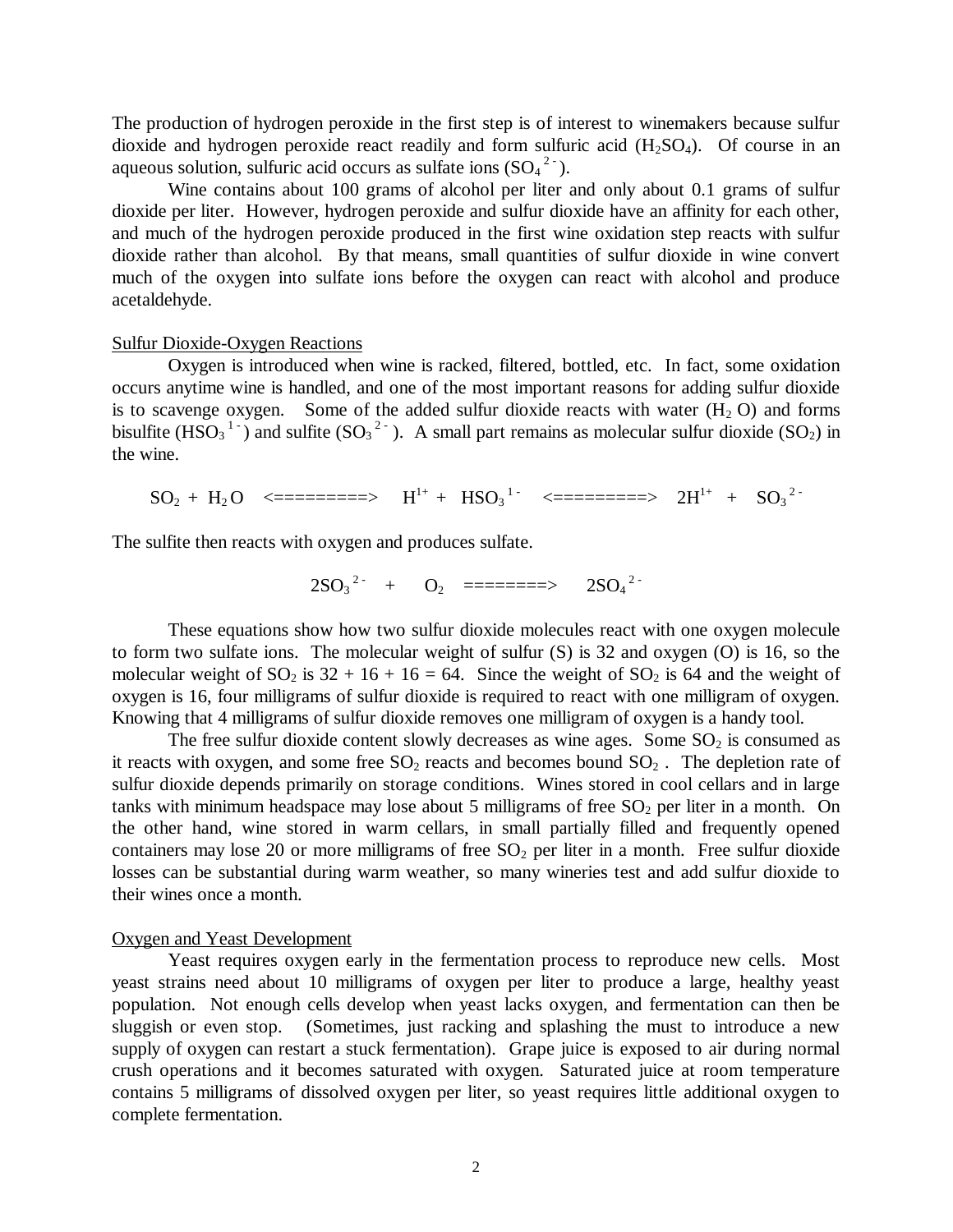### Oxygen Uptake

Oxygen always dissolves in wine stored in open containers or in closed containers having excessive headspace. The oxygen uptake on an **undisturbed** surface is about 20 milligrams per hour per square foot of exposed wine surface. Consequently, oxygen uptake depends largely on the surface area of wine exposed and the exposure time. Tall slender tanks are preferred to short, wide tanks because taller tanks have less exposed wine surface area.

Consider the situation of racking 750 gallons of wine from a 4-feet diameter tank into a similar tank. Racking is done with a transfer pump and the racking time is five hours. The exposed wine surface area is about 12 square feet, and two wine surfaces are involved (two tanks). Therefore, 480 milligrams of oxygen (20 X 12 X 2 = 480) will be dissolved in the wine each hour, and at the end of five hours, the wine will contain about 2400 mg of oxygen. There are 2850 liters in 750 gallons, so 2400 mg of oxygen divided by 2850 liters is 0.8 milligrams of oxygen per liter of wine. Since saturated wine holds about 7 milligrams of oxygen per liter, the wine in this example would be about 11 percent saturated with oxygen. Moving 750 gallons in five hours requires a pump capacity of 150 gallons per hour. Oxygen uptake is proportional to exposure time. So, more oxygen would be dissolved if a smaller capacity pump were used. Therefore, racking large tanks with small pumps should be avoided.

The above calculation shows how oxygen uptake can be estimated. However, calculating oxygen uptake this way can be misleading. Undisturbed wine surfaces were assumed, and smooth liquid surfaces are seldom the case. Considerable splashing and bubbling occur at the beginning of any wine transfer. Much turbulence is produced on the wine surfaces, and turbulence and bubbles can increase the exposed surface area by several hundred percent. Instead of 0.8 mg/l of oxygen uptake calculated above, 1 to 3 milligrams of oxygen per liter is commonplace even **when tanks are racked carefully**. Wine can be saturated with dissolved oxygen after racking when excessive splashing takes place or when an air leak occurs in the pump or in the suction line.

#### Bottle Head Space

Many small wineries use multi-spout, gravity fillers when bottling wine. Unfortunately, gravity fillers must be used carefully to avoid excessive oxygen uptake. Little bubbling occurs when bottles are filled slowly, but excessive amounts of foam can be generated when bottles are filled quickly. The foam exposes a very large surface area of wine to the air. Considerable oxygen dissolves into the wine, and the wine can become saturated with oxygen when bottles are filled carelessly. Saturated wine contains 7 milligrams of oxygen per liter, so a 750-ml bottle of wine contains 5.2 milligrams.

Some winemakers leave three or more inches of headspace (about 10 milliliters) in their bottled wines. Unless a vacuum corker is used, much of this air is compressed and remains in the bottle when the cork is driven. At room temperature, 10 milliliters of headspace contains about 2.8 milligrams of oxygen.

Scavenging oxygen is one of the more important reasons for adding sulfur dioxide to wine. But, deciding just how much sulfur dioxide should be in wine at bottling time is not easy because the bottling operation adds so much oxygen. Knowing four milligrams of sulfur dioxide are required to react with each milligram of oxygen can be used to estimate how much sulfur dioxide is needed at bottling time.

Consider this example. A wine containing little dissolved oxygen might become about 1/3 saturated with oxygen if the bottles are filled carefully. Each bottle of wine would then contain about 1.7 milligrams of dissolved oxygen. If the volume of the headspace is 5 milliliters, the headspace will contain about 1.4 milligrams of oxygen. So in this example, the newly bottled wine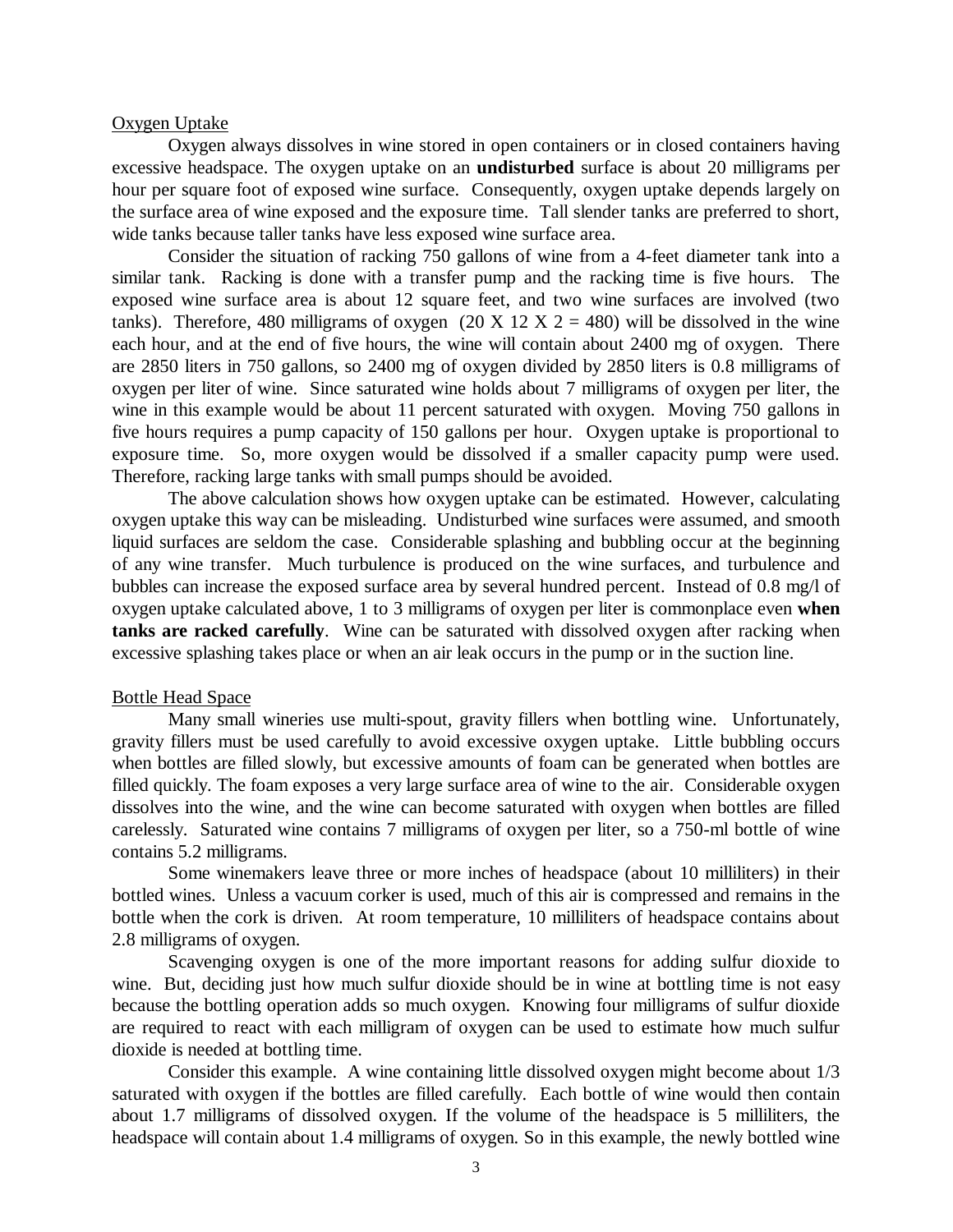would contain 3.1 milligrams of oxygen. Four milligrams of sulfur dioxide are needed to react with one milligram of oxygen, so 12.4 milligrams of  $SO_2$  would be needed to react with the oxygen in the bottle. A bottle contains 750 milliliters, so 16.4 milligrams of sulfur dioxide per liter of wine would be required to react with the oxygen. If the wine being bottled contained 30 milligrams of  $SO_2$  per liter, a little more than half (12.4/30 = .55) of the  $SO_2$  would be consumed by reacting with the dissolved oxygen, and about 14 milligrams of  $SO<sub>2</sub>$  per liter would remain in the wine to provide long term protection.

Here is a second example. Wine will probably be saturated with oxygen when bottles are filled carelessly and excessive splashing occurs. A 750-ml bottle of saturated wine contains about 5.2 milligrams of dissolved oxygen. Bottles under filled with wand-type fillers will have about 10 milliliters of headspace, and the headspace will contain 2.8 milligrams of oxygen. The total oxygen content in each bottle would be about 8 milligrams. Four milligrams of sulfur dioxide are required for each milligram of oxygen, so 32 milligrams of sulfur dioxide are needed to react with the dissolved oxygen in each bottle. Since a bottle contains 750 milliliters of wine, the wine being bottled would require about 43 milligrams of  $SO_2$  per liter **just to react with the oxygen present**.

## Removing Hydrogen Sulfide

Winemakers often splash wine vigorously to remove hydrogen sulfide gas. A disadvantage of this treatment is the possibility of oxidizing the wine, but wine oxidation can be reduced considerably if the splashing is done properly. Splashed wine quickly becomes saturated with oxygen. However, once saturated, no more oxygen can enter the wine, and the saturated wine can be splashed for an extended time to remove the hydrogen sulfide. Little more oxygen enters the wine, so little additional wine oxidation occurs. Here, one large exposure to air produces much less wine oxidation than if several small splashing treatments were applied over an extended time. Of course, considerable sulfur dioxide will be consumed when wine is handled in this way, so the free sulfur dioxide level of the wine should be measured and adjusted after any splashing treatment.

## Barrel Aging

Dissolved oxygen slowly disappears as oxidation reactions occur in wine. Little air enters through the staves, so no significant oxidation takes place when wine is stored in tight barrels. However, additional air enters the barrel each time the bung is removed. Additional oxygen from the air then dissolves in the wine and begins a new oxidation cycle. This repeated process of exposing wine to small amounts of oxygen, followed by periods of almost no oxidation, contributes to wine quality. It is one of several desirable characteristics obtained from aging wine in barrels.

## Oops

Novice winemakers often panic when they discover a bung lying on the floor because they are afraid the wine in the open barrel will be oxidized. Depending on storage conditions, wine in an open barrel can become saturated with oxygen quickly, but once saturated, little more oxygen enters the wine. Wine oxidation reactions occur slowly, so the wine in the open barrel remains saturated or nearly saturated for some time. Part of the dissolved oxygen reacts with sulfur dioxide and is slowly removed from the wine. Sulfur dioxide then continues to scavenge oxygen after the bung is returned to barrel. Consequently, a barrel of wine may be open for a day or so, but the saturation effect often prevents extensive wine damage. Of course, catastrophic oxidation